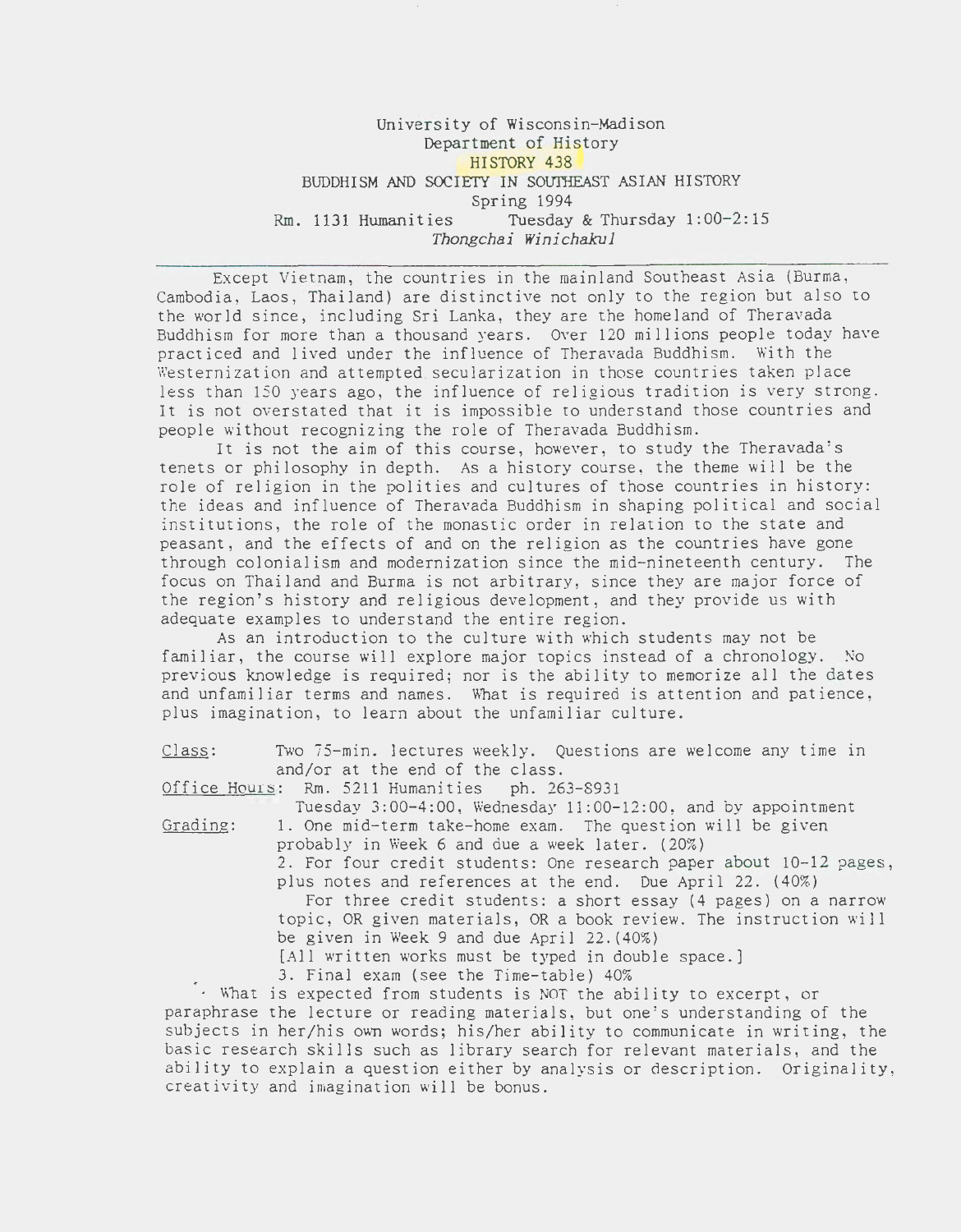#### Required Textbooks:

- Spiro, Melford. *Buddhism and Society: A Great Tradition and its Burmese Vicissitudes.*
- Smith, Bardwell. *Religion and Legitimation of Power in Thailand Laos and Burma.*
- *The Course package for History 438-Spring 1994* (available at the Copy Center of Humanities Building, Rm.1650 Humanities)

Recommended books:

Ishii, Yoneo. *Sangha, State and Society: Thai Buddhism in History*  Tambiah, S.J. *World Conqueror and World Renouncer* 

Sarkisyanz, E. *Buddhist Backgrounds of the Burmese Revolution.* (A classic book, very good for our class. Unfortunately it is old and out of print. There are many copies in the libraries, and in the reserves.)

All textbooks and the recommended ones, including the course package, are also available in the Reserves Collection (in the College Library). This course have previously offered as History 203 and 459 in 1992 and 1993 respectively. The course packages of both are also in the Reserves, although the materials are not entirely the same.

Note on the Readings:

The required readings in each week are in either the required textbooks or in the coursepack. The number at the end of each item is page numbers. The supplemental readings are recommended for anyone interested in particular topics.

#### SCHEDULE

- WEEK 1 (Jan 25) Introduce the course: aims and objective of the course; business; assignments; expectation. (Jan 27) Introduction to Southeast Asia's placenames and very brief history. Reading: No.
- WEEK 2 (Feb 1.3) The Buddha and divisions in early Buddhism Theravada Buddhism to Southeast Asia Asia Reading: \* Conze, Edward. A Short History of Buddhism. 9-47.

### IDEAS

WEEK 3 (Feb 8,10) The Four Noble Truth, Nirvana, Karma, merit

Reading: \* Spiro. Buddhism and Society. chap. 2, 4, 5 (31-65, 92-139) \* Keyes, Charles, "Merit Transference in the Kammic Theory of Popular Theravada Buddhism," in Karma: an Anthropological Inquiry, ed. Charles F. Keyes. 261-86

WEEK 4 (Feb 15,17) Buddhism and popular belief

- Reading: \* Kirsch, A, Thomas. "Complexity in the Thai Religious System," Journal of Asian Studies 36 (1977): 241-266 \* Spiro. Buddhism and Society. chap. 6,7 (140-87)
	- \* Terwiel, B.J. Monks and Magic. 72-96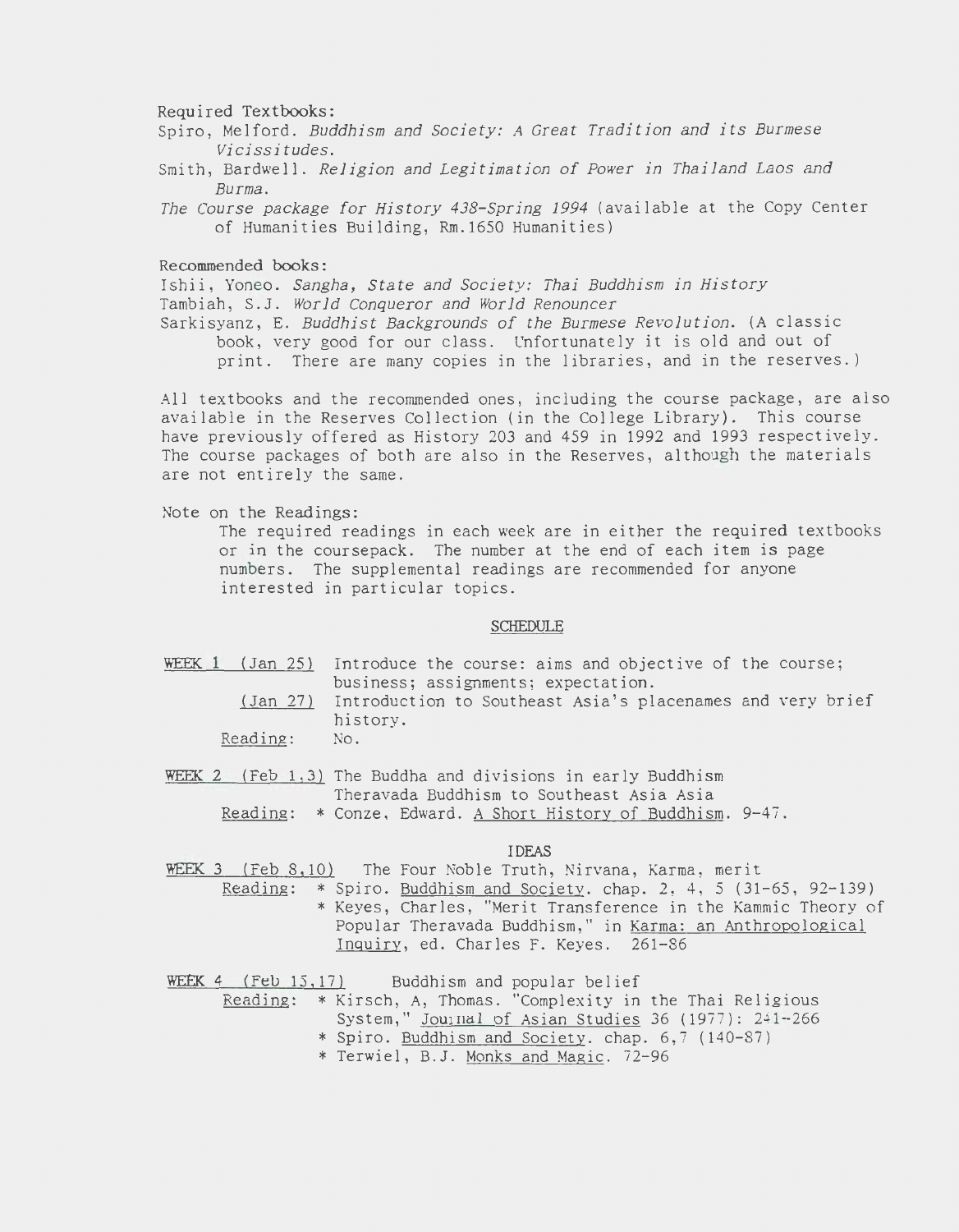WEEK 5 (Feb 22,24) Cosmology and social order

- Reading: \* Reynolds, Frank E. Three Worlds According to King Ruang: A Thai Buddhist Cosmologv. introduction pp. 5-37. The entire book is a translation of a thirteenth century Thai cosmographical text.
	- \* Heine-Geldern, Robert. Conceptions of State and Kingship in Southeast Asia
	- \* Reynolds, Frank E. "Ritual and Social Hierarchy: An Aspect of Traditional Religion in Buddhist Laos," in Bardwell Smith ed. Religion and Legitimation of Power. 166-74.
	- \* Reynolds, Craig J. "Buddhist Cosmography in Thai History , With Special Reference to Nineteenth Century Culture Change," Journal of Asian Studies 35 (1976): 203-220

THE SANGHA (MONASTIC ORDER)

- WEEK  $6$  (Mar  $1.3$ ) The sangha
	- Reading: \* Spiro. Buddhism and Society. pp. 279-320, 365-77, 396-421 \* Tambiah, S.J. The Buddhist Saints of the Forest and the Cult of Amulets. chap. 5 (53-77)

BUDDHIST POLITY

- WEEK 7 (Mar 8.10) Merit and power, kingship, and state
	- Reading: \* Tambiah, S.J. World Conqueror and World Renouncer. 111-131 \* Aung-Thwin, Michael. "Divinity, Spirit and Human: Conceptions of Classical Burmese Kingship," in Centers.
		- Symbols and Hierarchy : Essays on Classical States in Southeast Asia. ed. Lorraine Gesick. 45-86 \* Gesick, Lorraine. "The Rise and Fall of King Taksin: A Drama
		- of a Buddhist Kingship," in Centers. Svmbols and Hierarchies. ed. Lorraine Gesick. 87-105
- WEEK 8 (Mar 15,17) Religious reforms
	- Reading: \* Swearer, Donald and Premchit, Sommai. "The Relations Between the Religious and Political Order in Northern Thailand (14th-16th c.)," in ed. Bardwell Smith. Religion and Legitimation of Power. 20-33
		- \*Butt, John W. "Thai Kingship and Religious Reform," in ibid. 34-51
		- \* Aung-Thwin, Michael. "The Role of sasana Reform in Burmese History: Economic Dimension of a Religious Purification," Journal of Asian Studies. 38 (1979): 671-88

WEEK 9 (Mar 22.24) Peasant rebellions

- Reading: \*Keyes, Charles F. "Millennialism, Theravada Buddhism and Thai Society," Journal od Asian Studies 36 (1977): 283-302
	- \* Chatthip Nartsupha, "The Ideology of Holy Men Revolts in North East Thailand," in Turton, Andrew and Tanabe, Shigeharu eds. History and Peasant Consciousness in South East Asia. 111-134
	- \* Spiro. Buddhism and Society. 171-180

WEEK 10 SPRING RECESS Mar 26 - Apr 3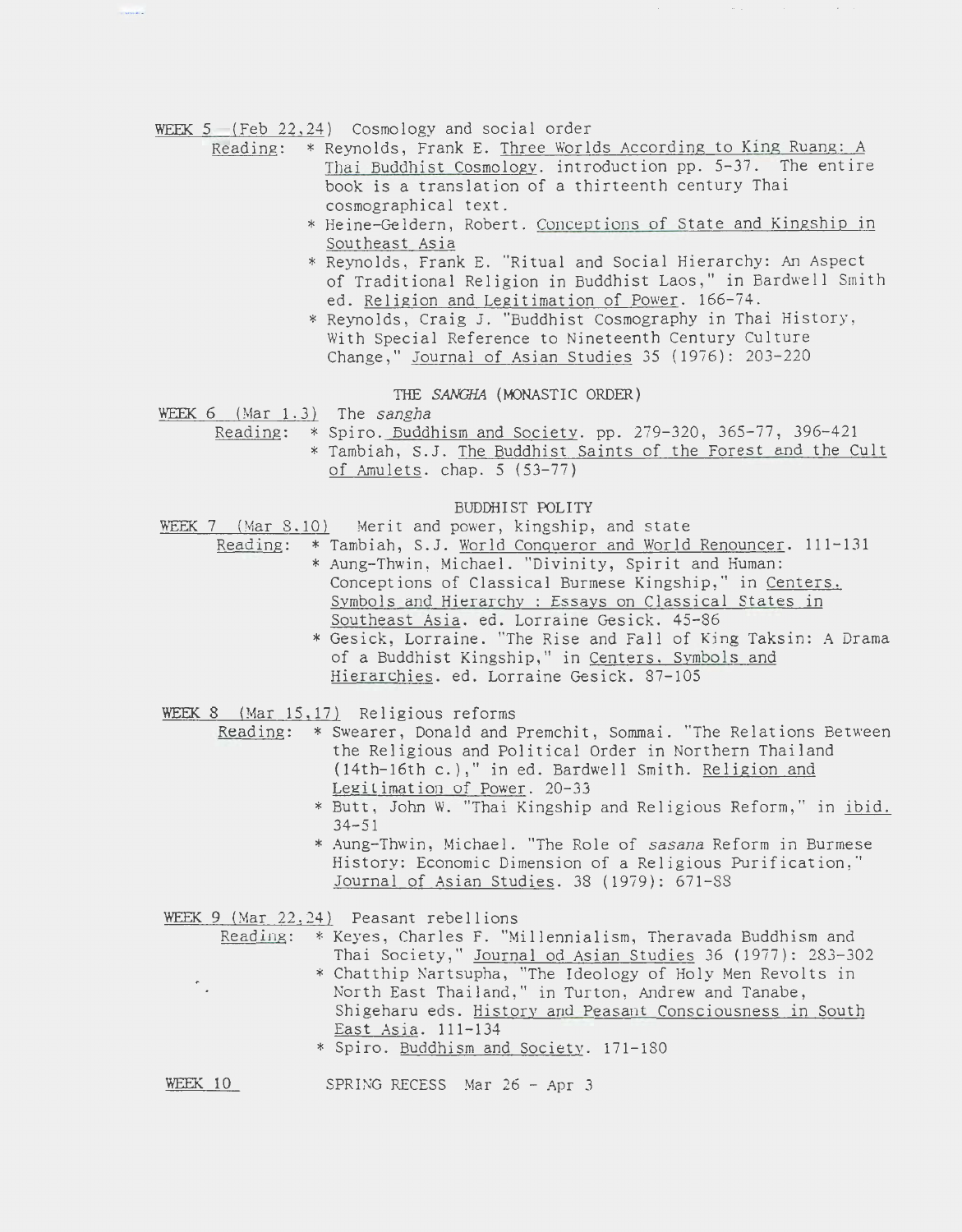TRANSITION

WEEK 11 (Apr 5,7) Buddhism and colonialism in Burma

Modern Buddhism in Burma Reading: \* Sarkisyanz, E. Buddhist Backgrounds of the Burmese Revolution. 110-179

WEEK 12 (Apr 12, 14) Modern Buddhism in Siam

The sangha and nation-building in Siam

- Reading: \* Kirsch, A. Thomas. "Modernizing Implications of Nineteenth Century Reforms in Thai Sangha," in Religion and Legitimation of Power. 52-65
	- \*Reynolds, Frank E., "Sacral Kingship and National Development: The Case of Thailand," in Religion and Legitimation of Power. pp.100-110
	- \*Keyes, Charles F. "Buddhism and National Integration in Thailand," Journal of Asian Studies. 30 (1971): 551-568

### BUDDHISM IN MODERN NATIONS

WEEK 13 (Apr 19.21) Buddhism, women, and the prostitution issue

"Thailand: Minidragon" (video)

- Readine: \* Keyes, Charles F. "Mother or Mistress but Never a Monk: Buddhist Notions of Female Gender in Rural Thailand," American Ethnoloeist 11 (1984): 223-41
	- \*Kirsch, A. Thomas, "Buddhism, Sex-role and Thai Economy ," in Women of Southeast Asia. ed. Penny Van Esterik. Center for Southeast Asian Studies, Northern Illinois University. 16-41
	- \* Khin Thitsa. Providence and Prostitution: Image and Reality for Women in Buddhist Thailand.

WEEK 14 (Apr 26,28) Buddhism and the bourgeoisie

Buddhism and forest

- Reading: \* Zehner, Edwin. "Reform Symbolism of a Thai Middle-class Sect: the Growth and Appeal of the Thammakai Movement," Journal of Southeast Asian Studies. 21:2, 402-426
	- \*Reynolds, Frank E. ""Legitimation and Rebellion," in Religion and Legitimation of Power. pp.134-146.
	- \*Keyes, Charles F. "Political Crisis and Militant Buddhism," in ibid. 147-164
	- \* Taylor, J.L. "Living on the Rim: Ecology and Forest Monks in Northeast thailand," SOJOURN. 6:1, 106-125
- WEEK 15 (May3.5) Buddhism, socialism and nation-building in Burma Buddhism and Politics in Burma Today
	- Reading: \* Tin Muang and Muang Than. "The sangha and sasana in Socialist Burma," SOJOURN: Social Issues in Southeast Asia. 3: 1 (Feb. 1988) , 26-61  $\sim$
- WEEK 16 (May 10.12) Final discussion and remarks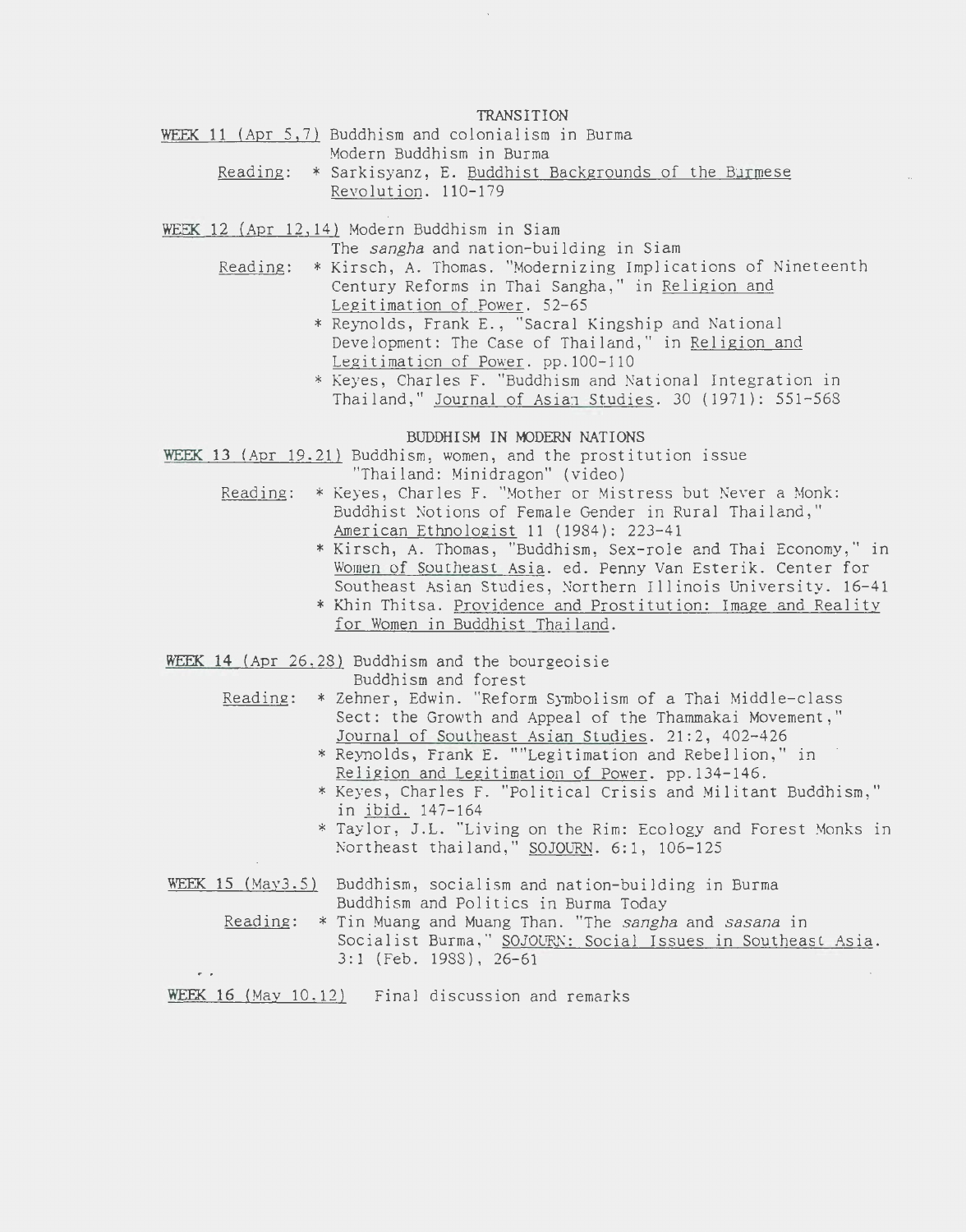## SUPPLEMENTARY MATERIALS (for weekly reading, research and FYI)

Week 1 & *2* Introduction to Southeast Asia and early history of Buddhism to Southeast Asia - Coedes, George. The Making of Southeast Asia. 10-87 - Than Tun. Essays on the History and Buddhism of Burma. 3-58 Week 3 Nirvana, Karma and merit - Spiro, Melford. Burmese Supernaturalism - Aung-Thwin, Michael. Pagan. chap. 2 (30-47) -Lester, Robert. Theravada Buddhism in Southeast Asia. 23-46 - Keyes, Charles ed. Karma: an Anthropological InquirY. - Conze, Edward. Buddhism. 11-48 Week 4 Popular Belief - Spiro. Burmese Supernaturalism. - Anuman Rajadhon. Popular Buddhism in Siam and Other Essays on Thai Studies. 25-68, 99-168 - Tambiah, S.J. Buddhism and the Spirit Cults in Northeast Thailand. chap 13-20 (223-366) Week 5 Cosmology - Sarkisyanz, E. Buddhist Background of the Burmese Revolution. chap.11,13 (68-74, 32-86) Week 6 Sangha - Ishii. Sangha, State and Society. chap 1 (3-33) -Reynolds, Craig J.The Buddhist Monkhood in the Nineteenth Century Thailand. chap 2 - Lester, Robert C. Theravada Buddhism in Southeast Asia chap 5-7 (33- 150) - Wijayaratna, Mohan. Buddhist Monastic Life. Week 7 Merit, power, kingship and state - Spiro. Buddhism and Society. chap.16 (378-395) -Reynolds, Frank E. "The Holy Emerald Jewel: Buddhist Symbolism and Political Legitimation in Thailand and Laos,'' In ed. Bardwell Smith. Religion and Legitimation of Power. 175-193 - Ishii. Sangha, State and Society. chap.2-3 (34-66) - Aung-Thwin, Michael. Pagan. chap 3 (47-63) - Aung-Thwin. ''Kingship, the sangha and Society in Pagan," in Explorations in Early Southeast Asian Statecraft. eds. Kenneth Hall and John Wnitmore. 205-256 - Sarkisyanz, E. Buddhist Background of the Burmese Revolution. chap. 4-5,7-10,14-15 (26-36, 43-67, 87-97) - Hanks, Lucien M. "Merit and Power in Thai Social Order," American Anthropologist. 64 (1962), 1247-61. - Reynolds, Craig J.The Buddhist Monkhood in the Nineteenth Century Thailand. chap 1 Week 8 Religious reform - Aung-Thwin. Pagan. chap.3-9 -Victor Lieberman's argument against Aung-Thwin in the same journal *39*  (1980) 753-69; and then Aung-Thwin's "A Reply to Lieberman" in the same journal 40 (1980/1): 37-9. - Mendelsohn, E. Michael. Sangha and State in Burma: A Study of Monastic Sectarianism and Leadership. chap.1 (31-65) - Luce, G.H. and Pe Muang Tin. trans The Glass Palace Chronicle. intro. -Wyatt, David K. "The Subtle Revolution of King Rama I of Siam," in